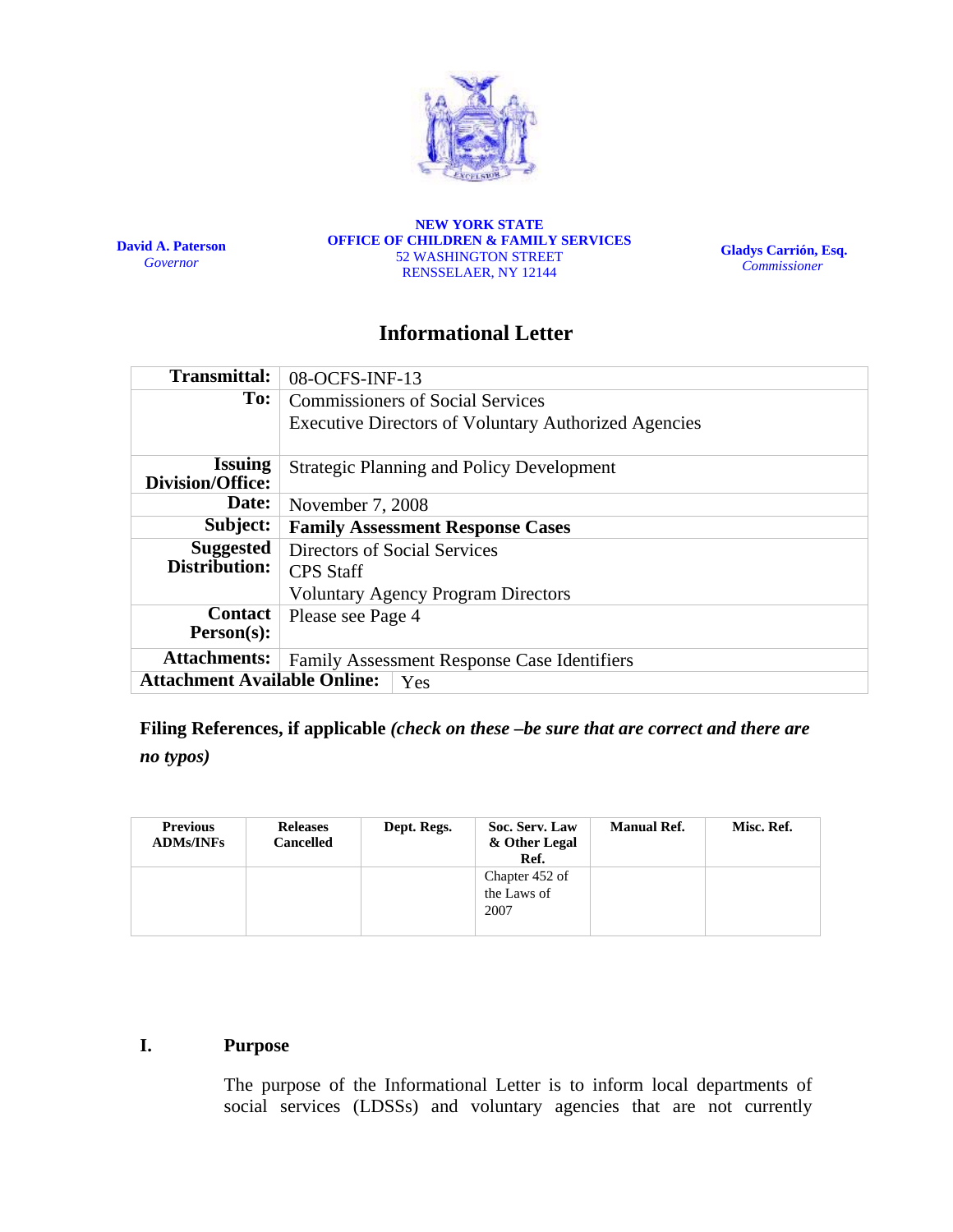participating in Child Protective Services (CPS) Family Assessment Response (FAR) how FAR cases will be displayed and treated within CONNECTIONS. Since a non-participating LDSS or agency may at some point possibly encounter some family members or have some responsibility for a case that has been (or is being) served through FAR, it is necessary for such LDSS or agency staff to have some basic familiarity with how FAR cases are going to be handled within CONNECTIONS.

## **II. Background**

Chapter 452 of the Laws of 2007 authorized LDSSs to apply to the New York State Office of Children and Family Services (OCFS) to use a family assessment and services approach for working with some families reported to the New York Statewide Central Register of Child Abuse and Maltreatment (SCR) for suspected maltreatment (not abuse and certain maltreatment reports) of their children. Among the main features of this approach, is that an investigation and determination of whether maltreatment has occurred is not done. Many of the investigative requirements are not applicable in FAR cases; instead, a family assessment is undertaken, and the family's perspective is actively sought.

The following six LDSSs are going to begin participating in FAR, with varying degree of their reported maltreatment cases, over the next few months: Chautauqua, Erie, Onondaga, Orange, Tompkins and Westchester.

Given that Chapter 452 will expire on June 1, 2011, absent an anticipated legislative extension or act to make the provisions permanent, and the inability to make major system changes to CONNECTIONS prior to the completion of the architecture modernization project (CAMP), a very basic approach within CONNECTIONS is being used to support FAR services. Primarily, investigation stages designated as FAR will not show any allegation substantiation and the cases will remain undetermined.

#### **III. Program Implications**

#### FAR Workflow

The six participating counties are all taking individualized approaches with FAR, including the criteria that they are using to consider serving families with FAR, the percent of their reported CPS maltreatment reports served, and the methods they are using to engage and serve eligible families. There are, however, some common features/components. The SCR will transmit all reports of alleged maltreatment (and abuse), as it would to any LDSS CPS. Upon receiving a report that meets a participating LDSS's FAR criteria, a caseworker will be assigned to the report and will approach the family in a different manner than such worker might if she or he were planning to investigate and determine the allegations. The worker will be required to conduct a safety assessment within seven days of receiving the SCR report. If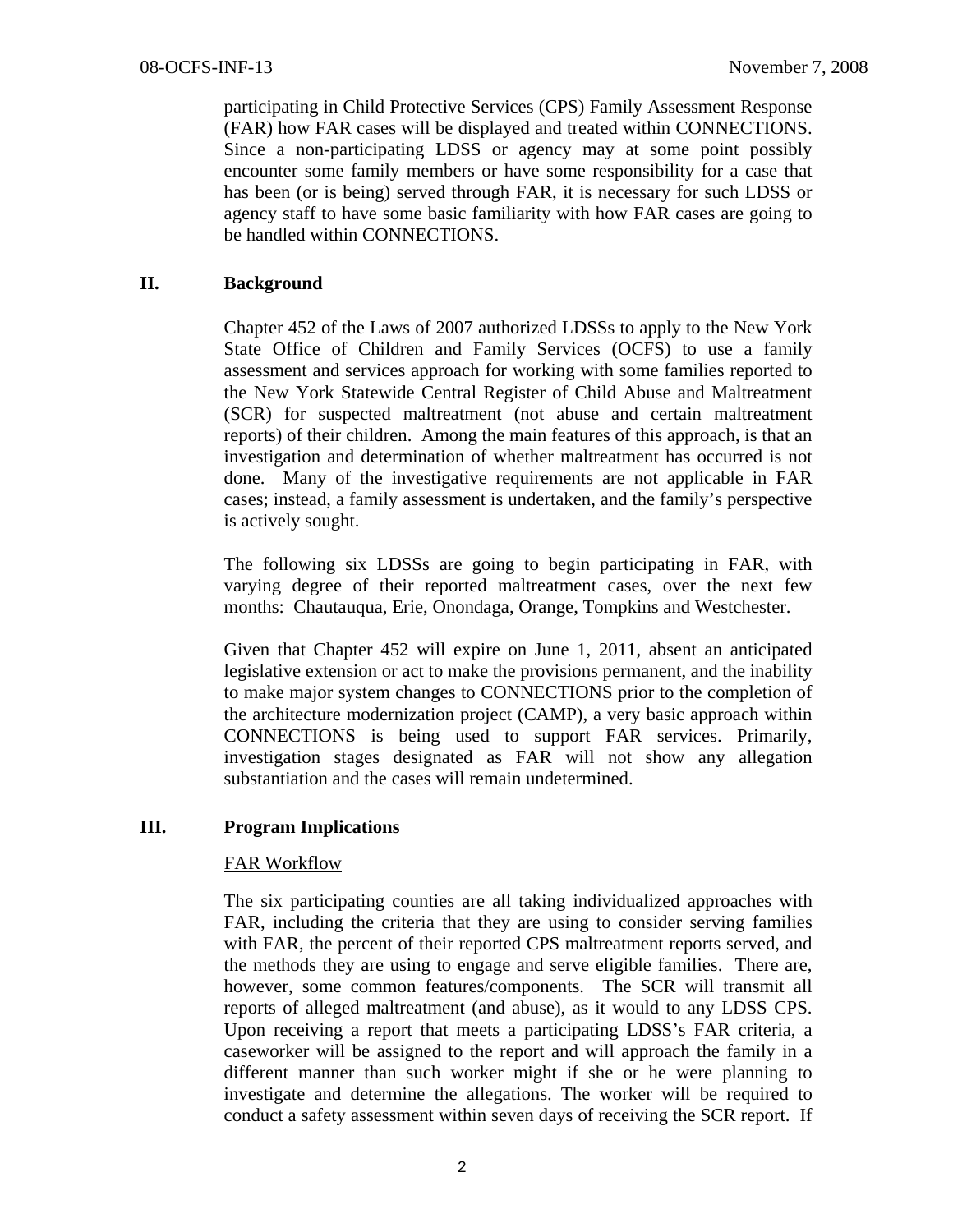any child is determined to be unsafe, the report would then be treated like any non-FAR CPS report, the investigative stage (INV) would continue, and would be treated and appear identical in CONNECTIONS to any CPS report.

Alternatively, if all children are assessed to be safe and the LDSS continues its FAR intervention, the LDSS worker will check a "Family Assessment Response" checkbox (Note: This checkbox will only be available/visible to participating FAR LDSS during the investigation stage). The worker will then open a Family Services Intake Stage (FSI), from the FAR investigation. This FSI will be assigned a type – "OTI-FAM," and will support entry similar to the existing OTI FSI and closing reasons specific to the FAR. The worker may close the FSI, or more likely, progress to an FSS stage called OTI/FAM. The OTI/FAM has been modified to accommodate FAR cases (referred to in CONNECTIONS as FAM). From the FSS/OTI/FAM stage, a case may be closed completely or, if regular preventive services are to be provided, the FSS/OTI/FAM stage may be modified to FSS/CWS with the case initiation date (CID) established by the opening of the preventive services case.

Unfortunately, due to the limitations in what was able to be programmed within CONNECTIONS to accommodate FAR, from a CONNECTIONS system perspective, the INV stage will remain open and undetermined (rather than the more accurate programmatic status of the INV stage being "closed to FAR"). In order to eliminate some confusion and prevent the FAR staff from getting overdue determination cues, the FAR staff will be instructed to transfer the INV stage to an OCFS caseload.

#### Possible Non-FAR Counties' Interaction with FAR Cases Within **CONNECTIONS**

- As referenced above, the INV stages for FAR/FAM cases will remain open/undetermined. Within existing security parameters, non-FAR LDSSs and voluntary agencies may see these INV stages, and related FSI/OTI/FAM stages, in cross references, SCR database checks and through case/person search and Implied Role, if a case member of another case is also in a FAM case. All CPS related output reports, will separately identify these cases as FAM.
- Non-FAR LDSSs and voluntary agencies will be able to see case documentation of a FAR/FAM case when reviewing the history of an existing case. The INV stage will contain a safety assessment and progress notes. There will be no documentation concerning the reported allegations. The OTI/FAM/FSI stage may contain notes and the Behavioral Concerns and Family Issues screening protocol (BCFI is optional functionality). The OTI/FAM/FSS stage will likely contain progress notes, and may contain additional safety assessments, Education Detail or a Preventive (non-CPS) Risk Assessment. There will not be any FASPs in this stage.
- Any SCR database checks on FAR/FAM cases will be categorized as "No Hit."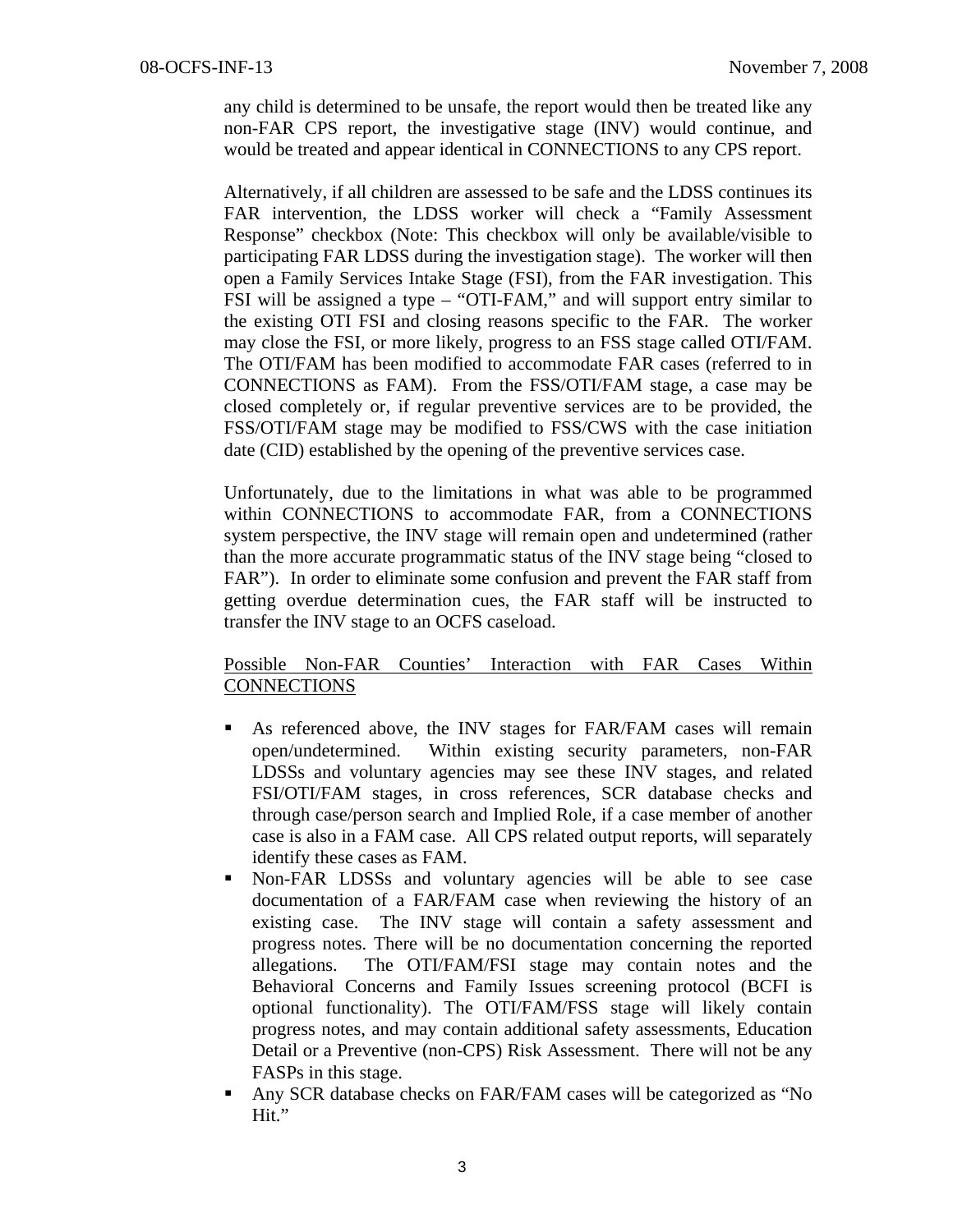- If a non-FAR/FAM LDSS is assigned secondary responsibility by the SCR, the FAR/FAM LDSS will need to unassign the secondary LDSS before proceeding to FSI/FAM.
- The attached "Family Assessment Response Case Identifiers" provides further details about FAR/FAM references that will be found within CONNECTIONS.

## **IV. Contact Persons**

Questions concerning this letter should be directed to:

 Buffalo Regional Office – Mary Miller (716) 847-3145 Mary.Miller@ocfs.state.ny.us Rochester Regional Office – Linda Kurtz (585) 238-8201 Linda.Kurtz@ocfs.state.ny.us Syracuse Regional Office – Jack Klump (315) 423-1200 Jack.Klump@ocfs.state.ny.us Albany Regional Office – Kerri Barber (518) 486-7078 Kerri.Barber@ocfs.state.ny.us Spring Valley Regional Office – Pat Sheehy (845) 708-2498 Patricia.Sheehy@ocfs.state.ny.us NYC Regional Office – Patricia Beresford (212) 383-1788, ext. 4708 Patricia.Beresford@ocfs.state.ny.us Native American Services – Kim Thomas (716) 847-3123 Kim.Thomas@ocfs.state.ny.us

*/s/ Nancy W. Martinez* 

**Issued By:**  Name: Nancy W. Martinez Title: Director Division/Office: Office of Strategic Planning and Policy Development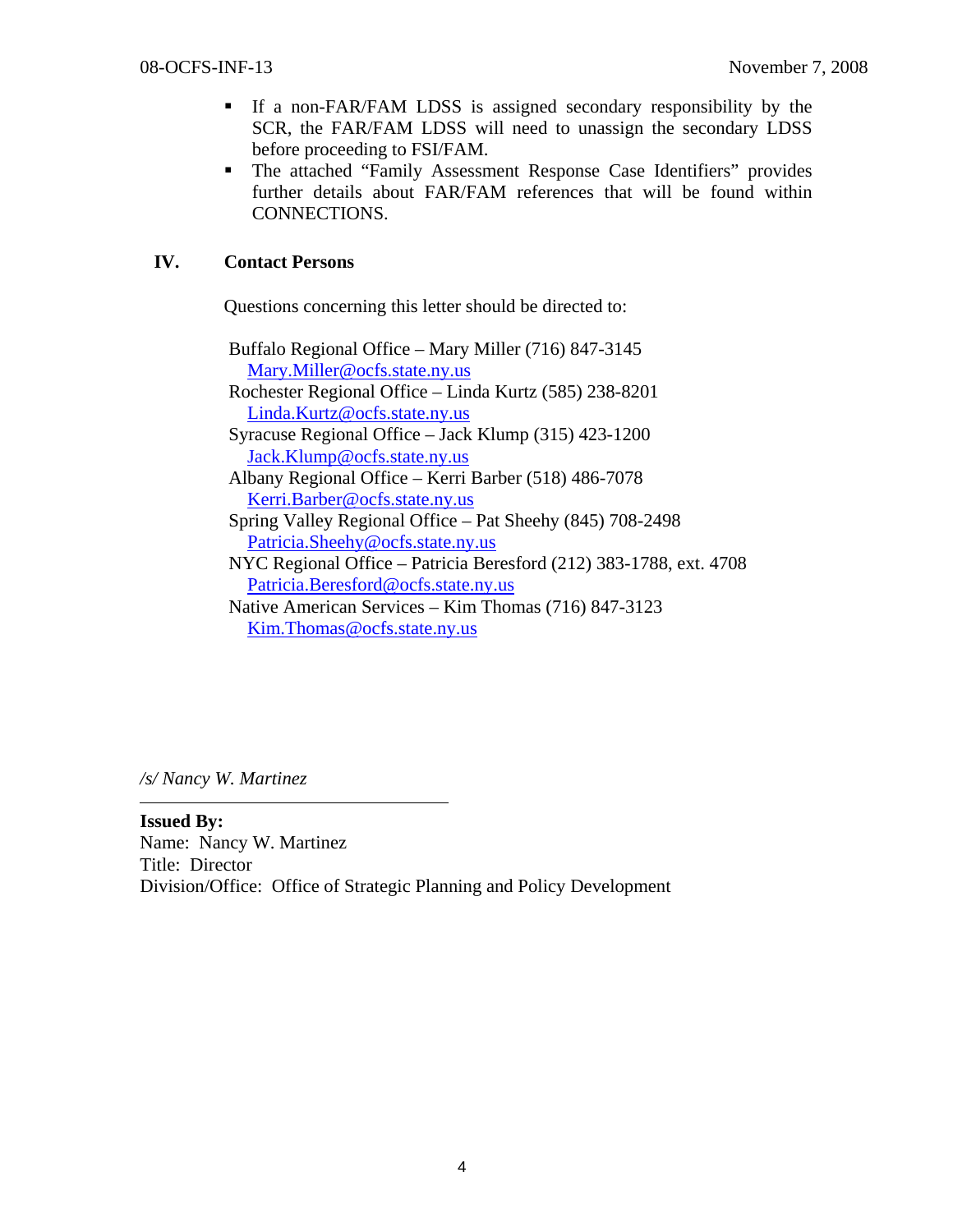## *Family Assessment Response Case Identifiers*

*1. For Implied Role access and for reviewing search results, Family Assessment Response cases can be identified as follows:* 

## *Case Summary Window*

*INV Stages* 

- *FAM Stages will have an "Opened" Date but the "Closed" Date field will be blank*
- *If the INV Stage has been moved to the state workload, the "County" field will be 098*

#### *FSI Stages*

*"OTI/FAM" will appear in the Stage Type Field for FAM Stages* 

#### *FSS Stages*

*"OTI/FAM" will appear in the Stage Type Field for FAM Stages* 

#### *INV Stages*

*Family Assessment Response checkbox will appear on the Investigation Conclusion Window and CPRS Investigative Findings Tab.* 

#### *FSI Stages*

*"Family Assessment Response" appears on the background of the FSI Tabs.* 

#### *FSS Stages*

*"Family Assessment Response" appears on the background on the Stage Composition Window (first window presented when stage is opened).* 

*2. The Assigned Workload Window includes the following indicators for FAM Stages (there is no FAM Indicator in the INV Stage).* 

- *FSI Stages Stage Type field "OTI/FAM"*
- *FSS Stage Stage Type field "OTI/FAM"*

## *3. Outputs*

## *INV Stage*

*The following outputs will include an indicator for Family Assessment Response. On all reports, the presence of the indicator depends on the save of the check mark on the Investigation Conclusion window on the INV Stage.*